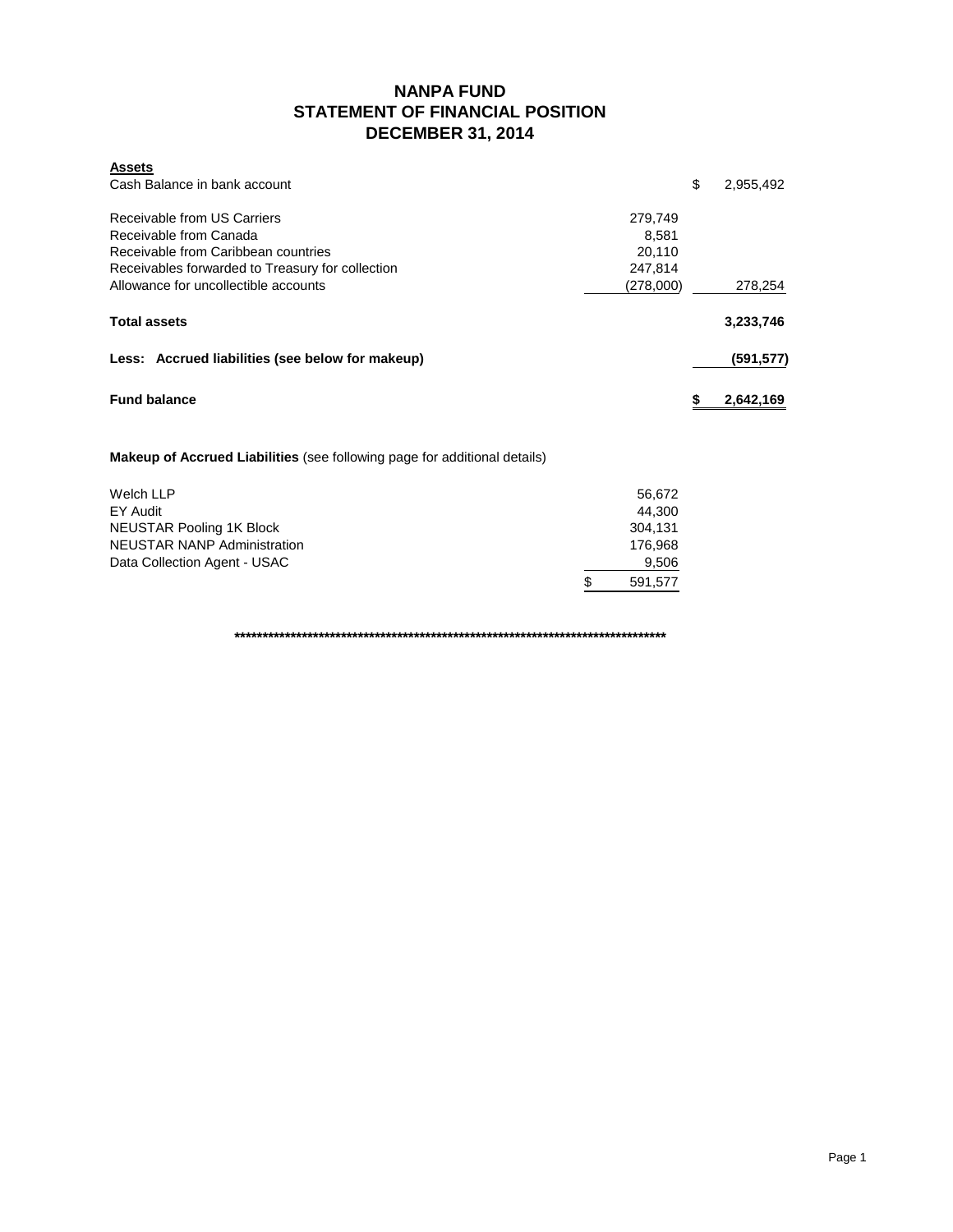#### **NANPA FUND FORECASTED STATEMENT OF CHANGES IN FUND BALANCE JULY 2014 TO JUNE 2015**

|                                                                 |      |                          |                        | Actual                   |                        |                        |                        |                        |                      |                      | <b>Budget</b>        |                          |                     |                     |                   | Variance between                               |
|-----------------------------------------------------------------|------|--------------------------|------------------------|--------------------------|------------------------|------------------------|------------------------|------------------------|----------------------|----------------------|----------------------|--------------------------|---------------------|---------------------|-------------------|------------------------------------------------|
|                                                                 |      | <b>Jul-14</b>            | Aug-14                 | Sep-14                   | Oct-14                 | Nov-14                 | Dec-14                 | <b>Jan-15</b>          | Feb-15               | <b>Mar-15</b>        | Apr-15               | <b>Mav-15</b>            | <b>Jun-15</b>       | <b>Total</b>        | <b>Budget</b>     | forecasted results and<br>budget at June 30/14 |
| Revenue                                                         |      |                          |                        |                          |                        |                        |                        |                        |                      |                      |                      |                          |                     |                     |                   |                                                |
| <b>International Contributions</b><br>Canada                    | (1)  | 17,162                   | 8,581                  | 8,581                    | 8,581                  | 8,581                  | 8,581                  | 8,581                  | 8,580                | 8,580                | 8,580                | 8,580                    |                     | 102,968             | 102,968           |                                                |
| Caribbean countries<br><b>Total International Contributions</b> | (1)  | 21.432<br>38,594         | $\sim$<br>8,581        | $\sim$<br>8,581          | $\sim$<br>8,581        | $\sim$<br>8,581        | 8,581                  | $\sim$<br>8,581        | $\sim$<br>8,580      | 8,580                | $\sim$<br>8,580      | $\sim$<br>8,580          | $\sim$<br>$\sim$    | 21,432<br>124,400   | 21.432<br>124,400 | $\sim$                                         |
| Domestic Contributions - US carriers                            | (1)  | 4,170,366                | 259,113                | 252,273                  | 259,374                | 259,259                | 264,487                | 263,293                | 263,293              | 263,293              | 263,293              | 263,293                  |                     | 6,781,337           | 6,721,854         | 59,483                                         |
| Late filing fees for Form 499A                                  | (2)  | 500)                     | 600)                   | 2,500                    | 4,100                  | 11,700)                | 1,800                  |                        |                      |                      |                      |                          | 90,000              | 72,400              | 90,000            | 17,600)                                        |
| Interest income                                                 | (3)  | 232                      | 551                    | 717                      | 424                    | 352                    | 385                    | 583                    | 583                  | 583                  | 583                  | 583                      | 583                 | 6,159               | 7,000             | 841                                            |
| Total revenue                                                   |      | 4,208,692                | 267,645                | 259,071                  | 264,279                | 256,492                | 275,253                | 272,457                | 272,456              | 272,456              | 272,456              | 272,456                  | 90,583              | 6,984,296           | 6,943,254         | 41,042                                         |
|                                                                 |      |                          |                        |                          |                        |                        |                        |                        |                      |                      |                      |                          |                     |                     |                   |                                                |
| <b>Expenses</b><br><b>NANPA Administration</b>                  | (4)  | 176,680                  | 177,091                | 176,079                  | 175,492                | 175,492                | 176,968                | 177,879                | 177,879              | 177,879              | 177,879              | 177,879                  | 177,879             | 2,125,076           | 2,134,548 (       | 9,472)                                         |
| 1K Block Pooling                                                | (5)  | 225,254                  | 238,478                | 241,228                  | 235,192                | 236,272                | 241,850                | 238,505                | 238,506              | 238,506              | 238,506              | 238,506                  | 238,506             | 2,849,309           | 2,862,065 (       | 12,756)                                        |
| Automated systems development (CLIN1)                           | (6)  | 75,000                   | 75,000                 | 75,000                   | 75,000                 | 75,000                 | 62,281                 | $\sim$                 | $\sim$               |                      | $\sim$               | $\overline{\phantom{a}}$ |                     | 437,281             | 437,281           |                                                |
| <b>Billing and Collection</b><br>Welch LLP                      | (7)  | 28,336                   | 28,336                 | 28,336                   | 28,336                 | 28,336                 | 28,336                 | 28,336                 | 28,336               | 28,336               | 28,336               | 28,336                   | 28,336              | 340,032             | 340,032           |                                                |
| Data Collection Agent                                           | (8)  | 3,724                    | 4,572                  | 4,595                    | 4,650                  | 4,723                  | 4,673                  | 4,833                  | 4,833                | 4,834                | 4,834                | 4,834                    | 4,834               | 55,939              | 58,000            | 2,061                                          |
| <b>Annual Operations Audit</b>                                  | (9)  | $\sim$                   | $\sim$                 | 44,300                   | $\sim$                 | $\sim$                 | $\sim$                 |                        | $\sim$               | $\sim$               | $\sim$               |                          | $\sim$              | 44,300              | 44,000            | 300                                            |
| <b>Bank Charges</b>                                             | (10) | 2,706                    | 5,828                  | 4,961                    | 4,095                  | 2,948                  | 2,767                  | 3,917                  | 3,917                | 3,916                | 3,916                | 3,916                    | 3,916               | 46,803              | 47,000 (          | 197)                                           |
| <b>Carrier Audits</b>                                           | (11) | $\overline{\phantom{a}}$ | $\sim$                 | $\overline{\phantom{a}}$ | $\sim$                 | $\sim$                 | $\sim$                 |                        | 300,000              | ۰.                   | $\sim$               | $\sim$                   | $\sim$              | 300,000             | 300,000           |                                                |
| Bad debt expense                                                | (12) | 3,000)                   | 22,500)                | 7,500                    | 30,021                 | 23,500)                | 2,305                  | 3,333                  | 3,333                | 3,333                | 3,333                | 3,333                    | 3,333               | 6,214               | 40,000            | 33,786                                         |
| <b>Total expenses</b>                                           |      | 508,700                  | 506,805                | 581,999                  | 552,786                | 499,271                | 514,570                | 456,803                | 756,804              | 456,804              | 456,804              | 456,804                  | 456,804             | 6,204,954           | 6,262,926         | (57, 972)                                      |
| Net revenue (expenses)                                          |      | 3,699,992                | 239,160)               | 322,928)                 | 288,507)               | 242,779)               | 239,317)               | 184,346)               | 484,348)             | 184,348)             | 184,348)             | 184,348) (               | 366,221)            | 779,342             | 680,328           | 99,014                                         |
| Opening fund balance                                            |      | 274,868                  | 3,974,860              | 3,735,700                | 3,412,772              | 3,124,265              | 2,881,486              | 2,642,169              | 2,457,823            | 1,973,475            | 1,789,127            | 1,604,779                | 1,420,431           | 274,868             | 319,672           | 44,804                                         |
| <b>Closing fund balance</b>                                     |      | 3,974,860                | 3,735,700              | 3,412,772                | 3,124,265              | 2,881,486              | 2,642,169              | 2,457,823              | 1,973,475            | 1,789,127            | 1,604,779            | 1,420,431                | 1,054,210           | 1,054,210           | 1,000,000         | 54,210                                         |
| Fund balance makeup:                                            |      |                          |                        |                          |                        |                        |                        |                        |                      |                      |                      |                          |                     |                     |                   |                                                |
| Contingency                                                     |      | 1,000,000                | 1,000,000              | 1,000,000                | 1,000,000              | 1,000,000              | 1,000,000              | 1,000,000              | 1,000,000            | 1,000,000            | 1,000,000            | 1,000,000                | 1,000,000           | 1,000,000           | 1,000,000         |                                                |
| Surplus                                                         |      | 2,974,860<br>3.974.860   | 2,735,700<br>3.735.700 | 2,412,772<br>3,412,772   | 2,124,265<br>3.124.265 | 1,881,486<br>2.881.486 | 1,642,169<br>2.642.169 | 1,457,823<br>2.457.823 | 973,475<br>1.973.475 | 789,127<br>1.789.127 | 604,779<br>1.604.779 | 420,431<br>1.420.431     | 54,210<br>1.054.210 | 54,210<br>1.054.210 | 1.000.000         |                                                |
|                                                                 |      |                          |                        |                          |                        |                        |                        |                        |                      |                      |                      |                          |                     |                     |                   |                                                |

**(1)** The US carrier contributions for the period from July 2014 to June 2015 and the International contributions are based upon actual billings.

(2) These fees represent the \$100 late filing fee charged to those companies that do not file the Form 499A by the due date.

**(3)** Interest income projections are estimates

**(4)** The cost for NANP Administration is based on the contract awarded in 2013. The contract expires in July 2017.

(5) The cost for 1K Block Pooling Administration is based on a four-year contract expiring July 14, 2017 with a six-month transition period to January 14, 2018.

**(6)** The cost for Pooling Administration Automated Systems Development is \$1,337,281. The cost was spread out over the period from July 2013 to December 2014.

**(7)** The cost of B&C Agent is based on the interim contract with Welch LLP in force until December 2014.

**(8)** The expense for the Data Collection Agent is based on an estimate of costs by USAC for the 2014 calendar year.

(9) The estimate for the annual operations audit performed by Ernst & Young LLP is based on the cost of the prior year's audit.

**(10)** Bank fees are an expense to the Fund.

**(11)** The budget allowed \$300,000 for carrier audits.

(10) The allowance covers all accounts considered potentially uncollectible at December 31, 2014.

#### **Assumptions: Reconciliation of forecast at June 30, 2015 to budget**

| Budgeted fund balance at June 30/15 - contingency                                                        | 1,000,000 |
|----------------------------------------------------------------------------------------------------------|-----------|
| Decrease in fund balance between budget period (December 2013) and June 2014                             | (44, 804) |
| Additional billings over estimate from budget                                                            | 59,483    |
| Late filing fees (reversal) for Form 499A                                                                | (17,600)  |
| Underestimate of interest earned to date compared to budget                                              | (841)     |
| NANP Admin - difference between budget and actual contract awarded due to variable<br>travel costs       | 9,472     |
| NANP Admin - change orders issued                                                                        |           |
| Additional billings from B & C Agent due to renewal of contract                                          |           |
| Data Collection fees - Adjustment to actual from budget                                                  | 2,061     |
| Bad debts - Adjustment to actual from budget                                                             | 33,786    |
| IK Block Pooling - difference between budget and actual contract awarded due to variable<br>travel costs | 12,756    |
| Pooling change orders                                                                                    |           |
| Carrier audits that will not be performed                                                                |           |
| Operations Audit - Adjustment to actual from budget                                                      | (300)     |
| Bank fees - Adjustment to actual from budget                                                             | 197       |
| Forecasted fund balance at June 30/15                                                                    | 1.054.210 |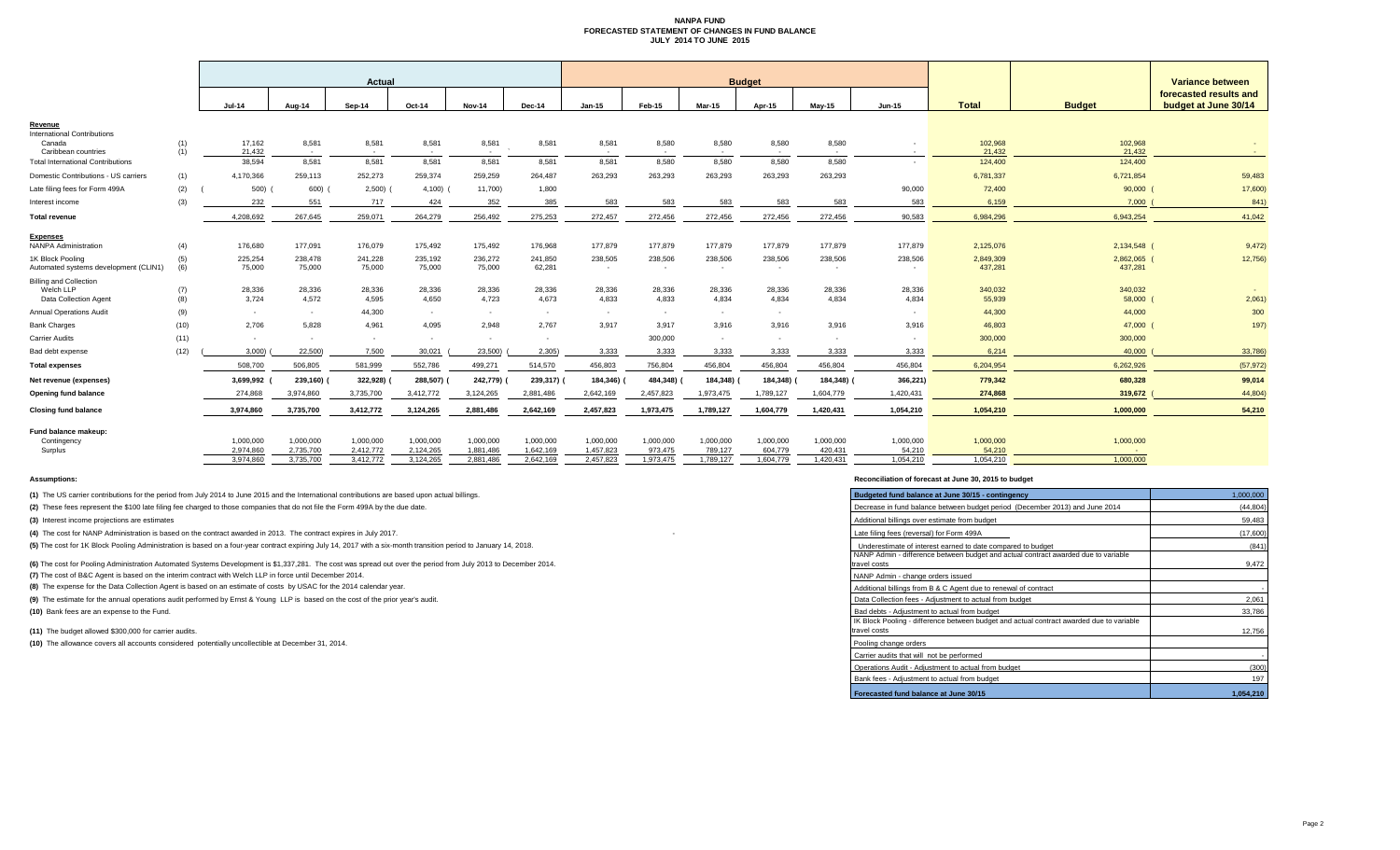#### **CURRENT AND FORECASTED LIABILITIES**

|                                                                                                                                          |         |                                        | Current       |                          |         |               |               |          |         |  |  |
|------------------------------------------------------------------------------------------------------------------------------------------|---------|----------------------------------------|---------------|--------------------------|---------|---------------|---------------|----------|---------|--|--|
|                                                                                                                                          |         |                                        | <b>Dec-14</b> | $Jan-15$                 | Feb-15  | <b>Mar-15</b> | <b>Apr-15</b> | $May-15$ | Jun-15  |  |  |
| <b>NEUSTAR - NANPA Administration contract</b>                                                                                           |         |                                        | 176,968       | 177,879                  | 177,879 | 177,879       | 177,879       | 177,879  | 177,879 |  |  |
| - Payment authorized by the FCC in December<br>November 2014                                                                             | 175,492 |                                        |               |                          |         |               |               |          |         |  |  |
| - Authorization by the FCC has not been received for payment                                                                             |         |                                        |               |                          |         |               |               |          |         |  |  |
| December 2014                                                                                                                            |         | 176,968<br>\$                          |               |                          |         |               |               |          |         |  |  |
| <b>NEUSTAR - Block Pooling and CLIN</b>                                                                                                  |         |                                        | 304,131       | 238,505                  | 238,506 | 238,506       | 238,506       | 238,506  | 238,506 |  |  |
| - Payment authorized by the FCC in December<br>November 2014                                                                             | 311,272 |                                        |               |                          |         |               |               |          |         |  |  |
| - Authorization by the FCC has not been received for payment<br>December 2014                                                            |         | 304,131<br>\$                          |               |                          |         |               |               |          |         |  |  |
| Welch LLP - Billing & Collection Agent<br>- Authorization by the FCC has not been received for payment<br>November 2014<br>December 2014 |         | 28,336<br>28,336<br>\$<br>\$<br>56,672 | 56,672        | 28,336                   | 28,336  | 28,336        | 28,336        | 28,336   | 28,336  |  |  |
| <b>USAC - Data Collection Agent</b><br>- Authorization by the FCC has not been received for payment<br>November 2014<br>December 2014    |         | 4,673<br>4,833<br>9,506<br>\$          | 9,506         | 4,833                    | 4,833   | 4,834         | 4,834         | 4,834    | 4,834   |  |  |
| <b>Carrier audits</b>                                                                                                                    |         |                                        |               | $\overline{\phantom{a}}$ | 300,000 |               |               |          |         |  |  |
| Ernst & Young LLP- Annual operations audit<br>-Authorization by the FCC has not been received for payment                                |         |                                        | 44,300        |                          |         |               |               |          |         |  |  |
| Audit fee accrual for the 2013/2014 fiscal audit                                                                                         |         | 44,300<br>£.                           |               |                          |         |               |               |          |         |  |  |
| <b>Bank Fees</b>                                                                                                                         |         |                                        |               | 3,917                    | 3,917   | 3,916         | 3,916         | 3,916    | 3,916   |  |  |
| Total                                                                                                                                    |         |                                        | 591,577       | 453,470                  | 753,471 | 453,471       | 453,471       | 453,471  | 453,471 |  |  |